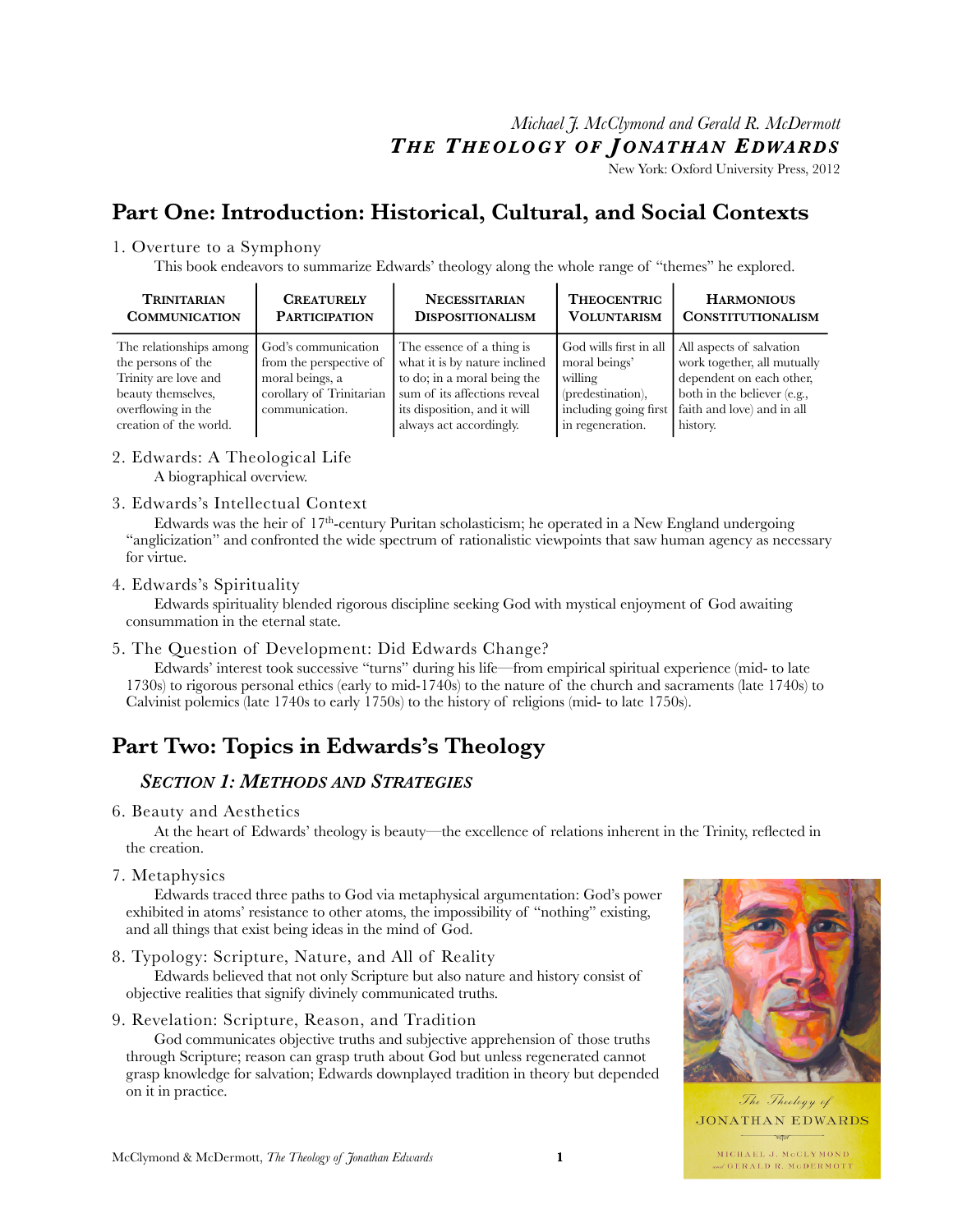#### 10. Apologetics

Edwards confronted deist attacks on orthodoxy with arguments from historical evidence, arguments from inner experience, and attempts to orient all fields of knowledge to Christian theology.

#### 11. Biblical Exegesis

Edwards argued for the Bible's veracity through historical-critical methods, but he also insisted on the necessary work of the Holy Spirit to make it a saving message to the reader and to illuminate the spiritual meaning tied to but transcending the literal sense of the text.

#### 12. The Concept of a History of Redemption

Edwards was prevented by death from summarizing Christian theology in the framework of a global historical narrative that included non-Western religions and cultures and the "secular" arts and sciences.

## *SECTION 2: THE TRIUNE GOD, THE ANGELS, AND HEAVEN*

#### 13. God as Trinity: Father, Son, and Holy Spirit

Edwards started with the Persons in God (explained as "fountain," "idea," and "act," or "happiness," "knowledge," and "love") and employed beauty to express God's oneness; he contested rationalists' arguments against the mystery of the Trinity and asserted a necessary correspondence between the immanent and economic Trinity.

#### 14. The End of God in Creation

Edwards argued in *End of Creation* in terms familiar to Enlightenment ethics and Catholic teleology that God's glory is humanity's (participatory) happiness and that God is both self-sufficient and self-diffusive.

#### 15. Providence and History

In *A History of the Work of Redemption*, Edwards claimed God's work of redemption to be the single theme, revealed in the Scriptures, that describes the meaning of history as a series of cycles of advance and defeat that nevertheless progress toward final, victorious completion.

#### 16. The Person and Work of Jesus Christ

Edwards viewed Christ as agent of creation as well as redemption through his covenant with the Father and God-satisfying life and death; Edwards marveled in hypostatic union but seemed to accent the divine side.

#### 17. The Holy Spirit

The Holy Spirit is the bond btween the Father and the Son, between the Son's divine and human natures, and between God and the believer; his presence in the believer *is* salvation, conversion, and sanctification.

#### 18. The Angels in the Plan of Salvation

Edwards saw angels as the other half (with humans) of a single society and crucial actors on both sides of the work of redemption.

#### 19. Heaven Is a World of Love

Heaven is a place where the beauty and love of God are apparent, drawing in those humans who belong there as an immense, unendingly increasing amplification of the best of human society.

## *SECTION 3: THEOLOGICAL ANTHROPOLOGY AND DIVINE GRACE*

#### 20. The Affections and the Human Person

"Affections" are the central inclinations or preferences in the human person that affect the person's perception, emotion, and choice; conversion is the apprehension of divine excellency and love of it for its own sake, resulting in observable holy practice.

#### 21. Edwards's Calvinism and Theology of the Covenants

Edwards affirmed Calvinism and covenant theology, but he defined the covenants of works and grace and church and national covenants as outworkings of the covenant of redemption between the Father and the Son, and he espoused infralapsarianism to prioritize God's goodness over his wrath.

#### 22. Free Will and Original Sin

In his attack on contemporary Arminianism, Edwards defined the will as the mind's choice based on the affections, which are also the seat of virtue; Edwards made the case for universal depravity and the imputation of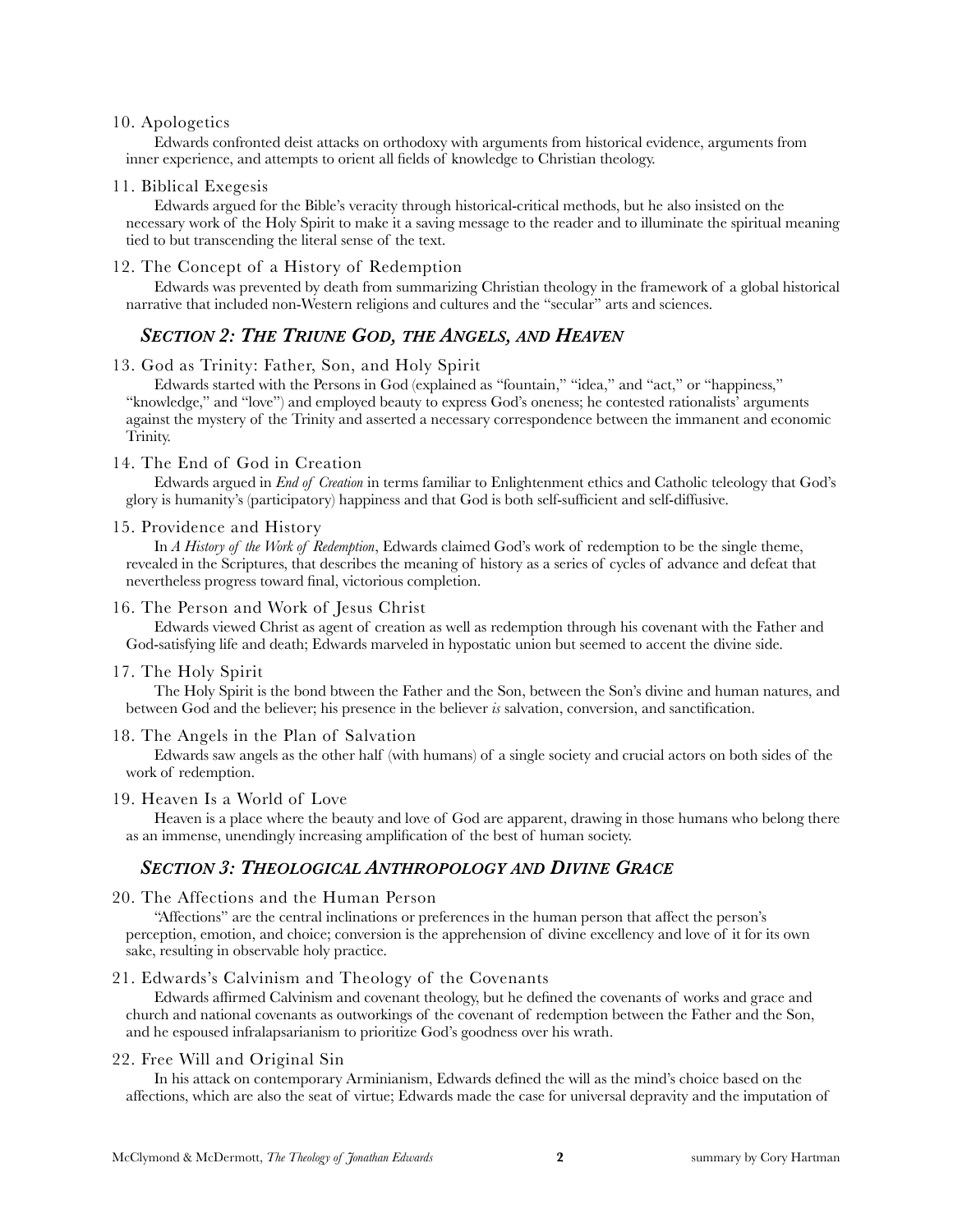Adam's sin to all humanity, but his occasionalism and explanation for how a good Adam could fall into sin without making God responsible has come under criticism.

#### 23. Salvation, Grace, and Faith: An Overview

Saving grace is the Holy Spirit of love infused into the person, conforming the affections to the Spirit's own, resulting in virtuous love, by God's efficacious, unconditional initiative; faith is the disposition that both apprehends and trusts God out of love for him, resulting in works that may assure the believer.

#### 24. Conversion: A Divine and Supernatural Light

With or without preparatory means, God instantaneously bestows "light" on an individual who then "sees" and loves God's excellency with an interior sense more basic than cognition; that disposition (regeneration) may precede repentance and faith (conversion).

#### 25. Justification and Sanctification

Faith unites a person to Christ so that his righteousness becomes one's own (justification), and because faith is the alteration of one's disposition toward God, it necessarily entails increasing obedience through suffering (sanctification) as well.

#### 26. The Theme of Divinization

Edwards understood God to create beings to be "swallowed up" in God and partake of his nature by joyously apprehending him.

#### 27. Theology of Revival

Edwards was overjoyed at the Holy Spirit's reviving work but cautioned people neither to be turned off by its unusually demonstrative concomitants nor to make them the proof of its reality; he also participated in a transatlantic conversation to encourage revival.

## *SECTION 4: CHURCH, ETHICS, ESCHATOLOGY, AND SOCIETY*

#### 28. The Church

God created the earthly church to experience a foretaste of its destiny, the full participation of all its members in the communication of the Trinity; Edwards viewed Catholicism as antichrist was but was charitable towards other Protestant denominations and preferred Presbyterianism to his native Congregationalism.

#### 29. Edwards on (and in) Ministry

With suffering and disciplining love, pastors are to reveal to, refresh, and direct their flocks by caring for souls with prayer and humble correction; Edwards practiced what he preached, but his personality, rules on the sacraments, and admonition of the complacent led to his dismissal from Northampton.

#### 30. The Sacraments: Baptism and the Lord's Supper

Edwards saw sacraments as the dramatic, real presence of Christ united to his church—in baptism, which conditionally brings children of believers into the church, and the Lord's Supper, the memorial of Christ's covenant with the church.

#### 31. The Voice of the Great God: A Theology of Preaching

Edwards preached terror, good news, how to obtain salvation, comfort, and God's excellency, relying on God to affect his hearers powerfully through succinct expression of his main point, vivid imagery, and rigorous logic, and working hard to develop an extemporaneous style.

#### 32. Public Theology, Society, and America

Edwards believed that government's execution of its duties was important because the community's well-being was important to God; though he believed in patriotism, he did not think it necessarily indicated virtue in those who had it, as it easily turns to pride.

#### 33. True Virtue, Christian Love, and Ethical Theory

True virtue is the foundational virtue of benevolent love, which is the beautiful operation of the intra-Trinitarian life, instantiated among human beings—a virtue that the unregenerate may simulate but only the regenerate possess.